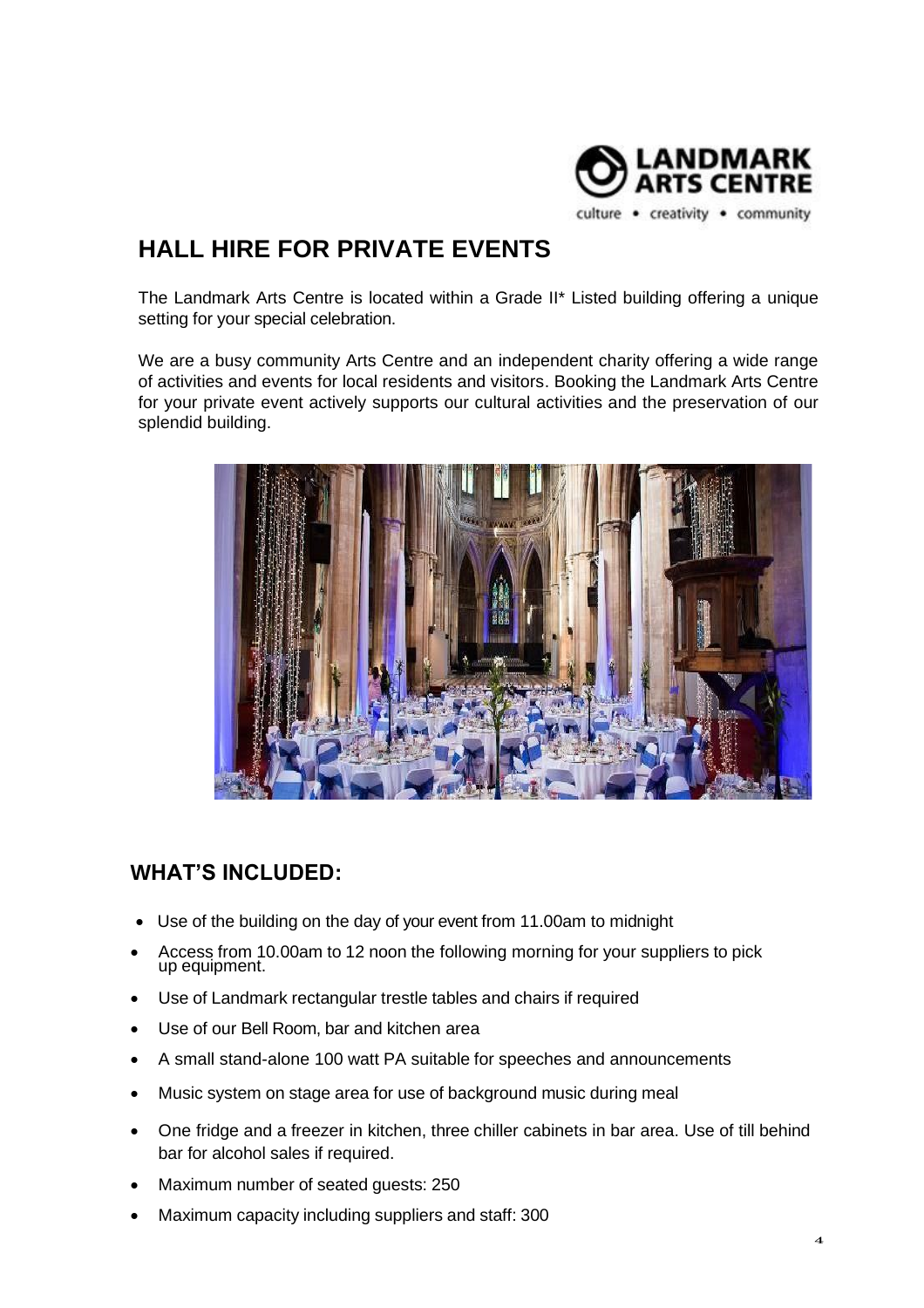- Our Duty Manager and security personnel will be present throughout your event. Clients are required to remove all equipment and decorations brought in for their event, but cleaning of the building before and after the event will be carried out by the Centre's cleaning contractors.
- Alcohol is permitted under the Landmark license (including the sale of alcohol). The bar must stop serving by 11.30pm. However, if alcohol is being sold, no sales must take place after 11.00pm. A license extension may be applied for from the local council for alcohol sales from 11.00pm-11.30pm. We regret that no drinks can be taken outside the Centre.
- Music may be played until 11.30pm and all guests must be off site by midnight.

# **PRIVATE EVENT HIRE FEE: £3,200.00 A non- refundable deposit of £800 is required to secure the booking**

- Includes use of the Main Hall, Stage, Bell Room and Kitchen.
- We currently accept bookings for private events on Saturdays only.
- There are no corkage or VAT charges.
- Alcohol is permitted under the Landmark license (including the sale of alcohol). The bar must stop serving by 11.30pm. However, if alcohol is being sold, no sales must take place after 11.00pm. A license extension may be applied for from the local council for alcohol sales from 11.00pm-11.30pm. We regret that no drinks can be taken outside the Centre.
- Music may be played until 11.30pm and all guests must be off site by midnight.

### **CURRENT INCLUSIVE FACILITIES**

The following equipment belonging to the Landmark Arts Centre can be used for your event and are included within the hire cost:

- 250 black upholstered chairs
- 15 6' x 2'6'' and 24 3'9'' x 2' rectangular tables suitable for caterers/guest seating/buffet service/decorative purposes
- A small stand-alone 100 watt PA suitable for speeches and announcements
- Music system on stage area for use of background music during meal
- One fridge and a freezer in kitchen, two chiller cabinets and one fridge in bar area. Use of till behind bar.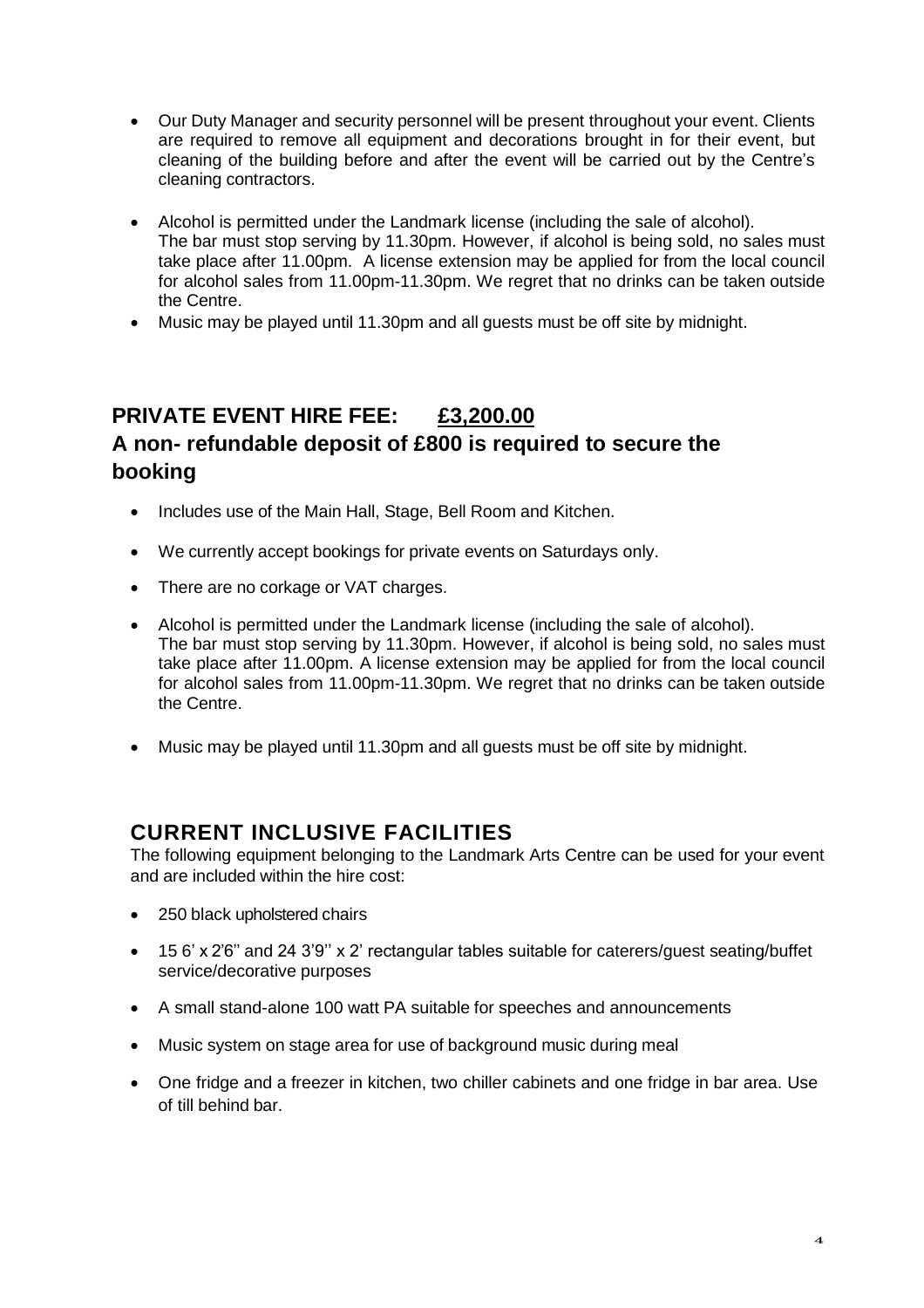# **CATERING – MUSIC – DRINKS – EVENT DECORATIONS The freedom to choose your own suppliers**

Unlike many venues, at the Landmark you choose your own companies to supply the services you will need for your reception, subject to their technical requirements being suitable for the historic nature of the Landmark Arts Centre building.

For your convenience we can provide references for suppliers used by some previous clients, once you have booked the venue. We understand from our clients that they were happy with their services and that the companies worked to a high standard. You are welcome to consult these references if you wish, although we are unable to accept responsibility for the quality of any suppliers you may engage or to be involved in any negotiations or event planning with these companies.

For further information or to arrange a viewing, please contact:

#### **ARTS CENTRE ADMINISTRATOR**

LANDMARK ARTS CENTRE FERRY ROAD **TEDDINGTON** TW11 9NN 020 8977 7558 [info@landmarkartscentre.org](mailto:info@landmarkartscentre.org)

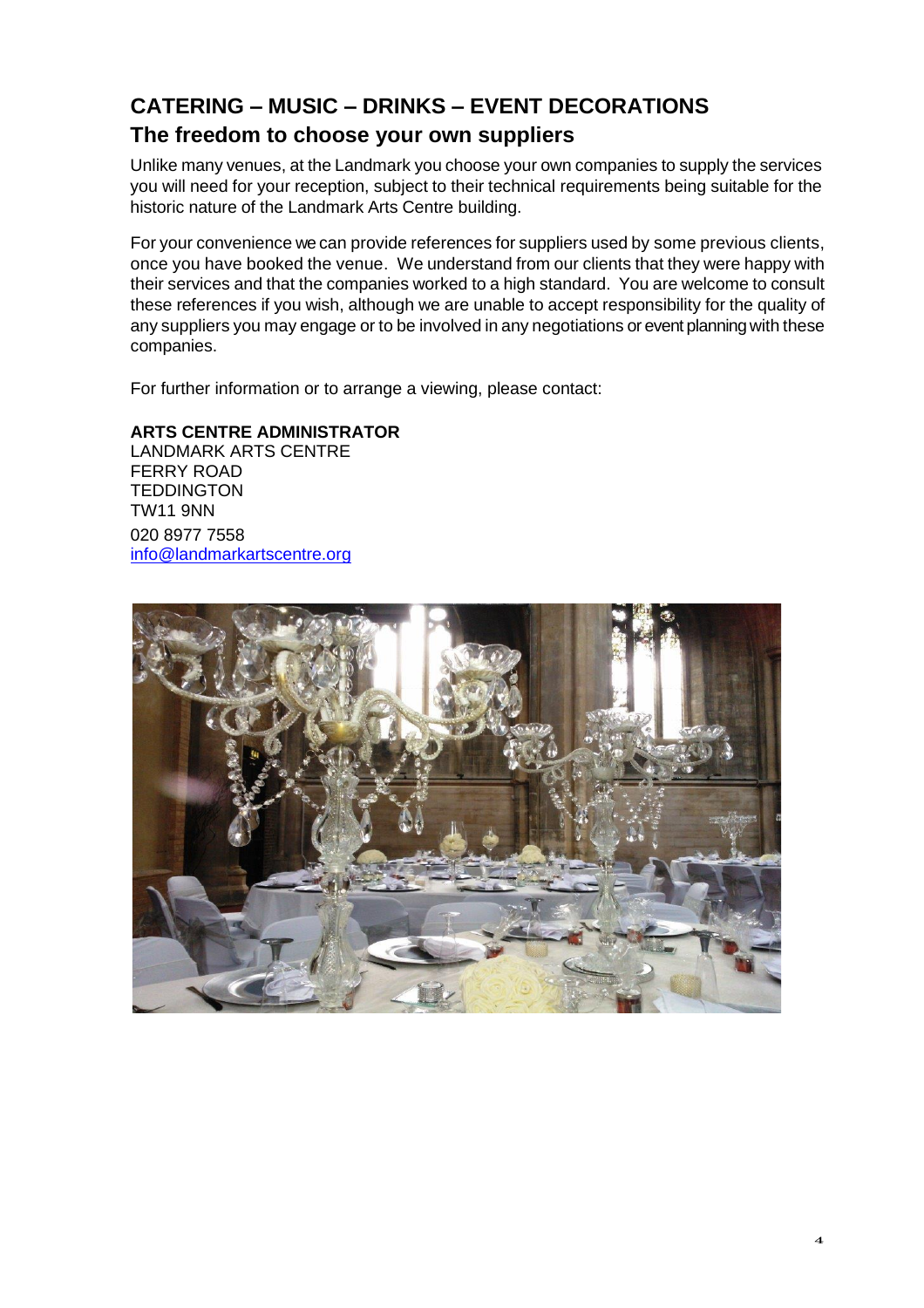## **PHOTO GALLERY**

We hope these photos give you a flavour of our amazing venue and the different looks that can be achieved for your event.